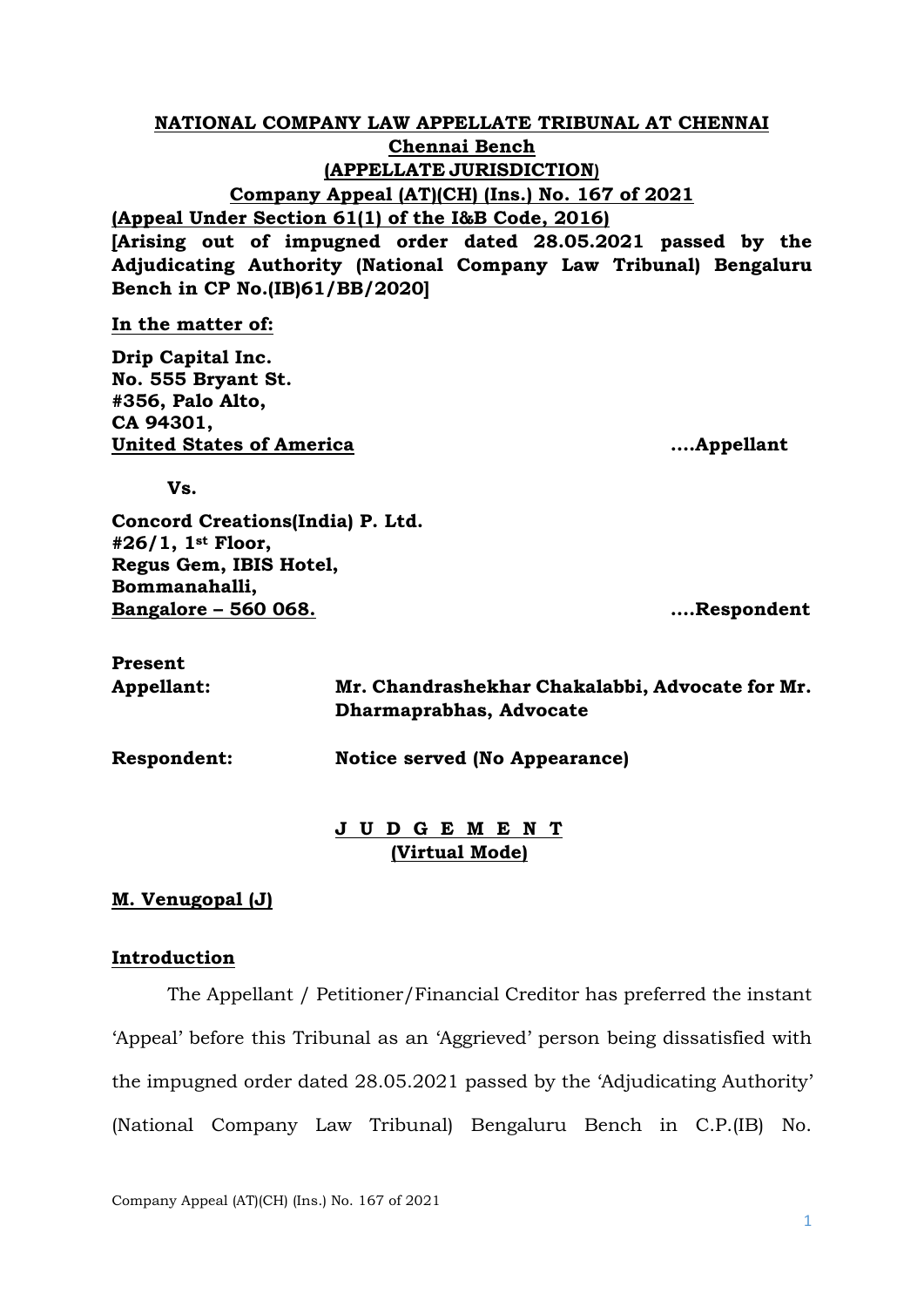61/BB/2020(Filed under Section 7 of the I&B Code, 2016 read with Rule 4 of I&B (AAA) Rules, 2016).

2. The 'Adjudicating Authority' ('National Company Law Tribunal'), Bengaluru Bench while passing the impugned order dated 28.05.2021 in C.P.(IB) No. 61/BB/2020 (Filed by the Appellant / Petitioner / Financial Creditor) at paragraph 5 to 10 had observed the following: -

> *"5. we have perused the Receivables Purchase Factoring Agreement dated 12.12.2018, Irrevocable undertaking for recourse on Corporate Debtor, dated 12.12.2018.*

> *6. On perusal of the Demand Promissory Note dated 12.12.2018 granted by the Corporate Debtor in favour of the Petitioner, it is established that the Respondent admits to the financial debt of USD 400000 or rupee equivalent along with interest from such date of demand at aggregate rate of (5.7 + 4.0) % per annum or such other rate, and at such rest (monthly or otherwise).*

> *7. At this point it is relevant to note that the Hon'ble Supreme Court in the case of Mobilox Innovations Private Limited v. Kirusa Software Private Limited has inter alia held that the I & B Code, 2016 is not intended to be a substitute to a*

Company Appeal (AT)(CH) (Ins.) No. 167 of 2021 *recovery forum and cannot be used to jeopardise the*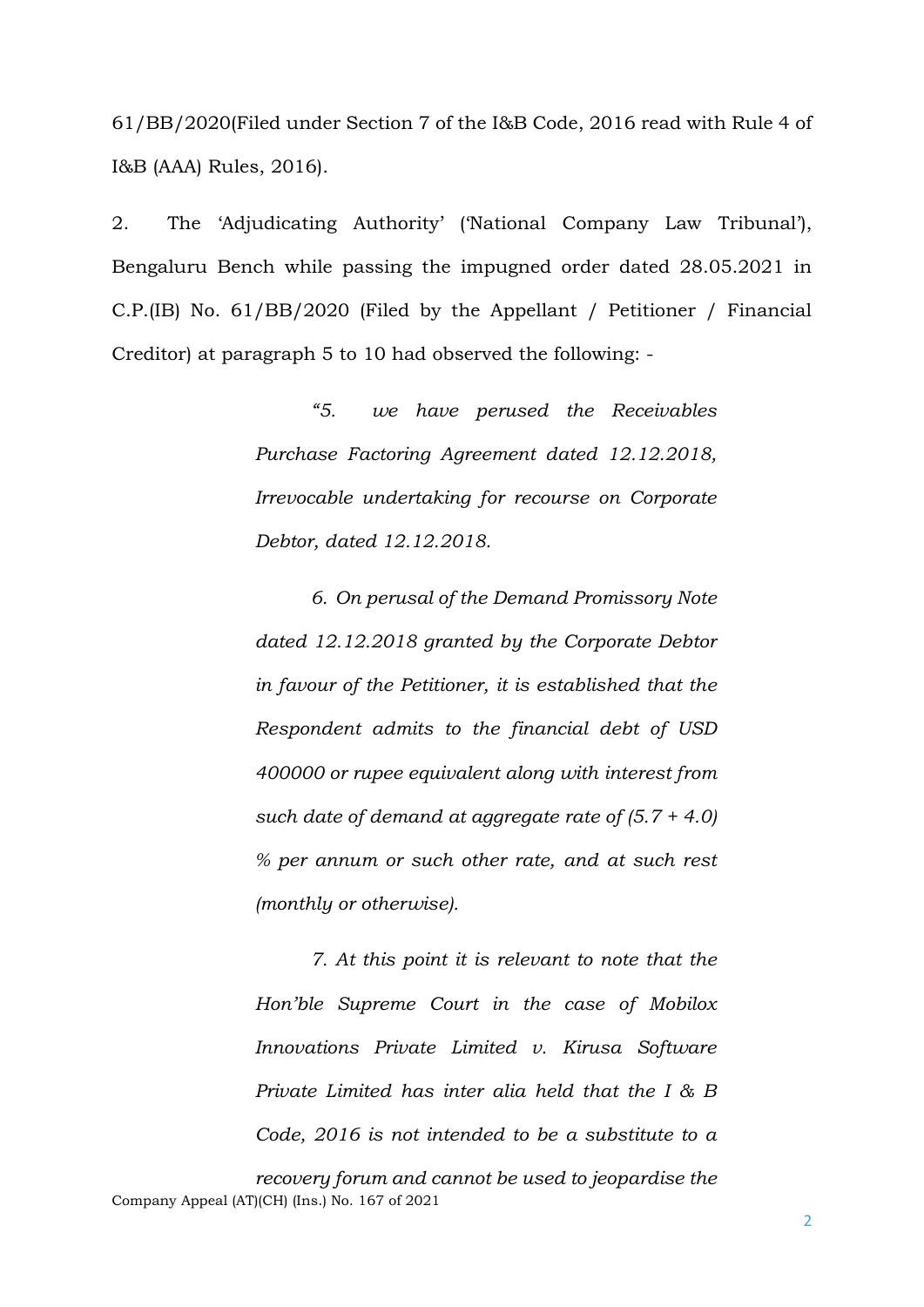*financial health, or an otherwise solvent company by pushing it into insolvency. It is also pertinent to mention that the Hon'ble Supreme Court in the case of K.Kishan v. Vijay Nirman Company Private Limited clarified that the Petitioners cannot use IBC either prematurely or for extraneous considerations or as substitute for debt enforcement procedures.*

*8. On perusal of the MCA master data updated by the Respondent company, it is seen that as on 31.03.2019, it is active compliant and is into manufacturing activity. It has a paid up capital of Rs. 15 crores, though reduced to Rs. 5.39 crore due to negative reserves and surplus. It has tangibles assets of Rs. 4.46 crore and trade receivables of Rs. 7.59 crore. Its total current assets have increased in the last three years and stand at Rs. 19.46 crore. It had net revenue from operations of Rs. 19.31 crore which has increased over the last three years and shows a growth rate of 46% over last year. It has a net profit of Rs. 77 lakhs and an improving and positive return to equity ratio. Thus prima facie, it has sufficient income and assets to repay its debt and cannot be termed as insolvent.*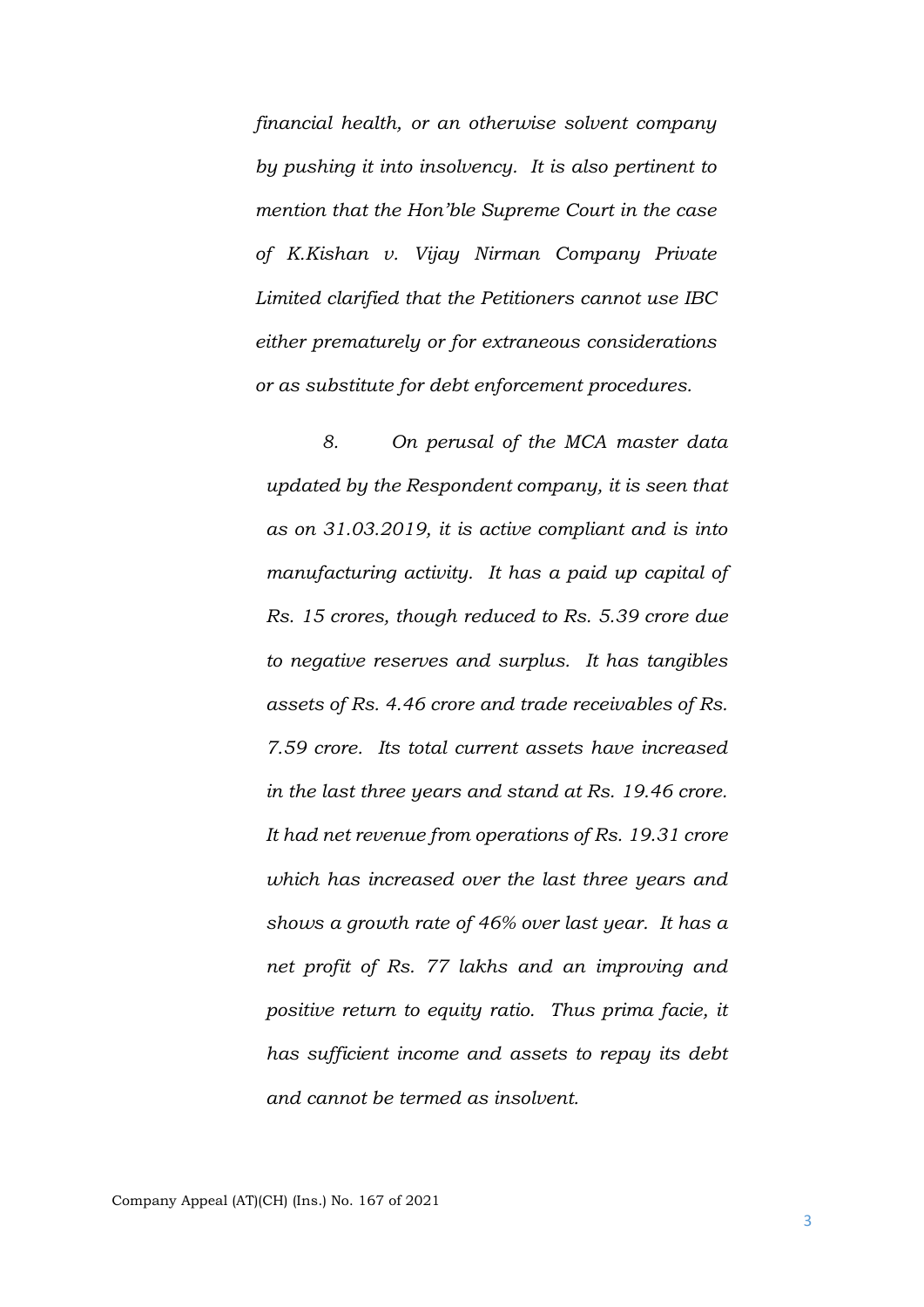*9. We may add that the impact of the present financial distress caused by the global novel corona virus pandemic necessitating a nationwide lockdown, cannot be ignored. Major decisions have been taken to protect industry from its effects, to inject economic stimulus and to revive the economy. More specifically, on 24.03.2020 the Legislature increased the minimum threshold of default from Rs. 1 Lakh to Rs. 1 Crore so that the Code is not used merely for recovery of debt. Modifications and suspension of various provisions of the Code have been initiated so that companies facing financial stress due to the pandemic can be supported rather than be pushed into CIRP, else in the present scenario they may end up in liquidation and lose value further, which is the not objective of the IBC or other enactments. Steps have also been taken to ensure availability of more funds in the hands of businesses so that they can cope with the present economic scenario and restart their business.*

*10. In light of the above grim economic scenario and the fact that the Respondent is not an insolvent company, we are of the considered view*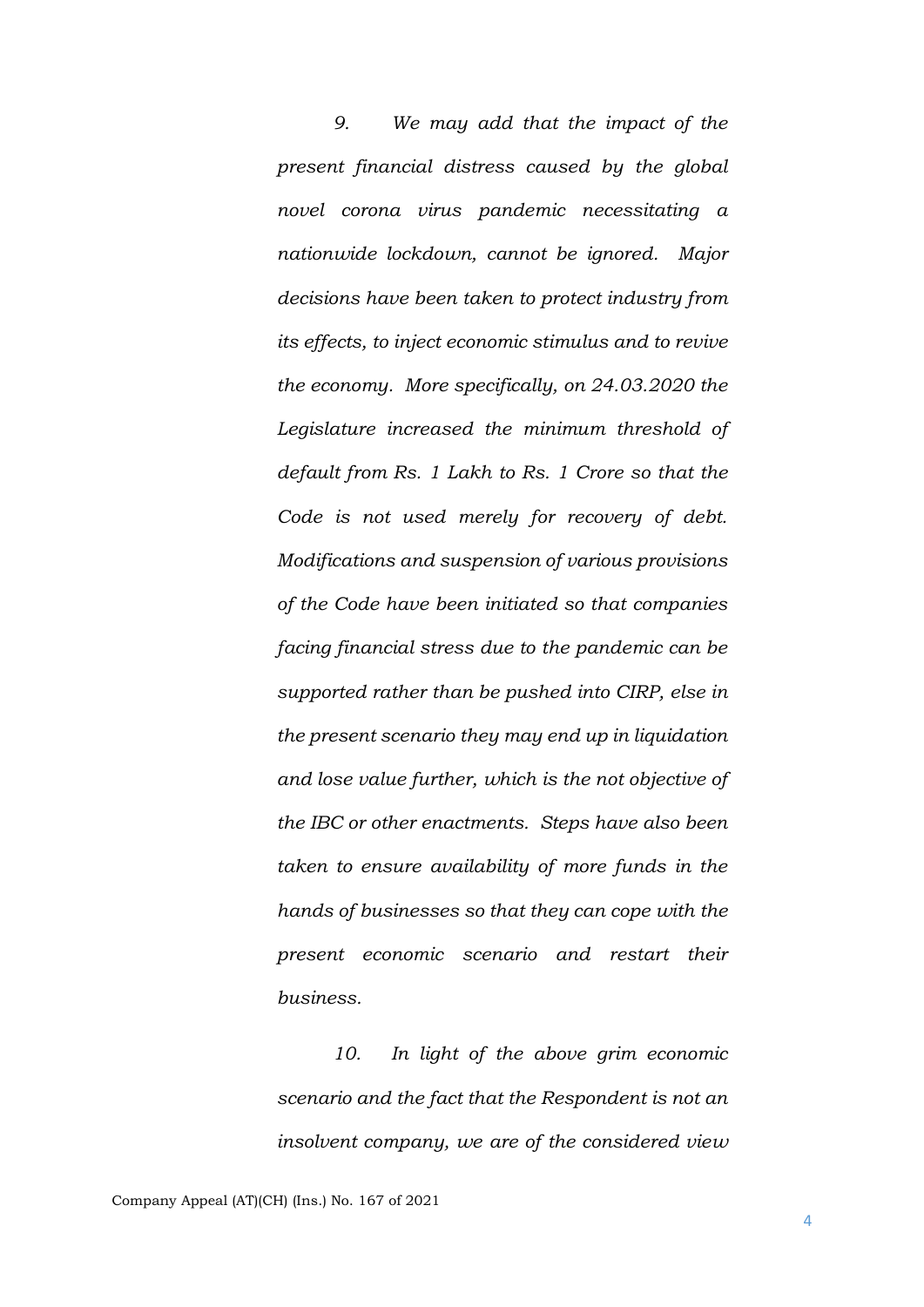*that the Respondent should be given some more time to repay the debt. Considering the amount involved, its financial status and the present economic scenario, despite the argument of the Petitioner that it is a fit case for admission, we are of the view that it would be fair to allow the Respondent some more time. The Code cannot be used to jeopardise the financial health of an otherwise solvent company by pushing it into insolvency, which would be against the objects of the Code."*

and disposed of the petition without costs by directing the Respondent/Corporate Debtor to repay the balance date or the amount as settled with the petitioner within a period of six months failing which the petitioner would be at liberty to file a fresh petition for admission.

### **Appellant's Submissions**

3. Challenging the impugned order dated 28.05.2021 in C.P.(IB) No. 61/BB/2020 passed by the 'Adjudicating Authority' ('National Company Law Tribunal'), Bengaluru Bench, the Learned Counsel for the Appellant contends that the impugned order is invalid and an illegal one because of the fact that the 'Adjudicating Authority' after accepting the fact that there was a *'debt'* due and payable to the Appellant / Financial Creditor by the Respondent / Corporate Debtor, by virtue of the reason that the said debt was defaulted by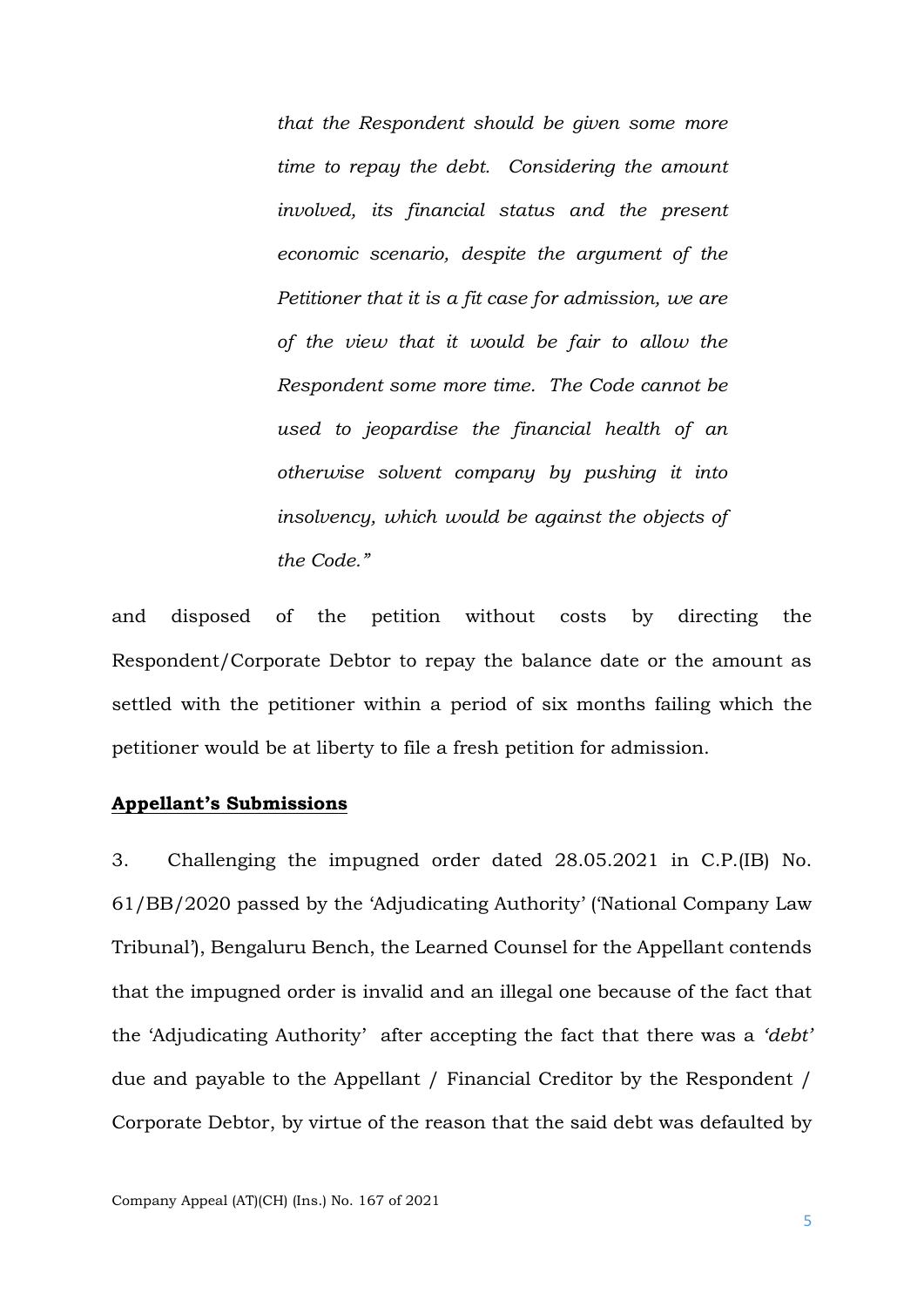the Respondent / Corporate Debtor, had no basis to defer the initiation of CIRP' against it.

4. According to the Learned Counsel for the Appellant, the 'Adjudicating Authority' had no jurisdiction to evaluate the financial health of the 'Corporate Debtor' for the purpose of admitting 'Corporate Insolvency Resolution Process' against the 'Corporate Debtor'. Furthermore, *'inability to pay the debt'* is also not a consideration i.e. mandatory for initiating 'CIRP' against the 'Corporate Debtor'.

5. The Learned Counsel for the Appellant comes out with a stand that the Respondent / Corporate Debtor had entered its 'appearance' but had not filed the 'Reply' and also not filed the 'objections'. Added further, the application was based on the default committed by the 'Corporate Debtor' in 2019 and that the Appellant / Petitioner's application under Section 7 of the I&B Code, 2016 was filed prior to the onset of COVID Pandemic.

6. The Learned Counsel for the Appellant contends that the 'Adjudicating Authority' had committed an error in making an observation in the impugned order to the effect that the application u/s 7 of the Code filed by the Appellant / Petitioner was one for recovery. In fact, the Appellant / Financial Creditor / Petitioner is interested in the revival of the Company that can take care of all the claims and run the business.

Company Appeal (AT)(CH) (Ins.) No. 167 of 2021 7. It is represented on behalf of the Appellant that the 'Adjudicating Authority' in the absence of necessary pleadings by the 'Corporate Debtor', had assumed the defenses that could have been taken by the 'Corporate Debtor'.

6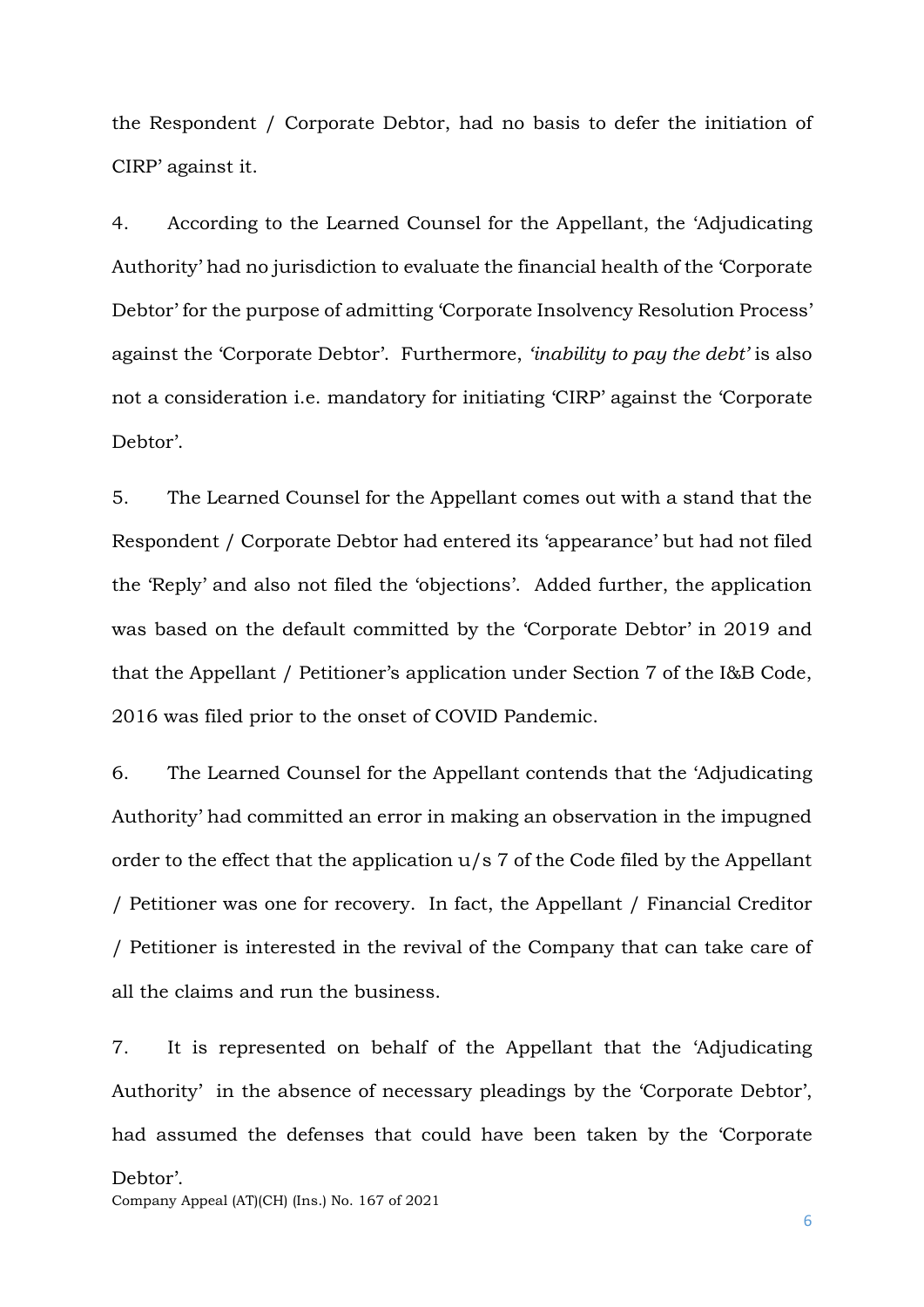#### **Claim**

8. Section 3(6) of the 'I&B' Code, 2016 defines claim meaning (a) a right to payment, whether or not such right is reduced to judgement, fixed, disputed, undisputed, legal, equitable, secured or unsecured (B) right to remedy for breach of contract under any law for the time being in force, if such breach gives rise to a right to payment, whether or not such right is reduced to judgement, fixed, matured, unmatured, disputed, undisputed, secured or unsecured.

#### **Corporate Debtor**

9. Section 3(8) of the Code defined Corporate Debtor' meaning a Corporate Person who owes a debt to any person.

## **Creditor**

10. Section 3(10) of the Code defines 'Creditor' meaning any person to whom a debt is owed and includes a financial creditor, an operational creditor, a secured creditor, an unsecured creditor and a decree-holder;

#### **Debt**

11. Section 3(11) of the Code defines 'Debt' means a liability or obligation in respect of a claim which is due from any person and includes a financial debt and operational debt;

# **Default**

Company Appeal (AT)(CH) (Ins.) No. 167 of 2021 12. Section 3(12) of the Code defines 'Default' means non-payment of debt when whole or any part or instalment of the amount of debt has become due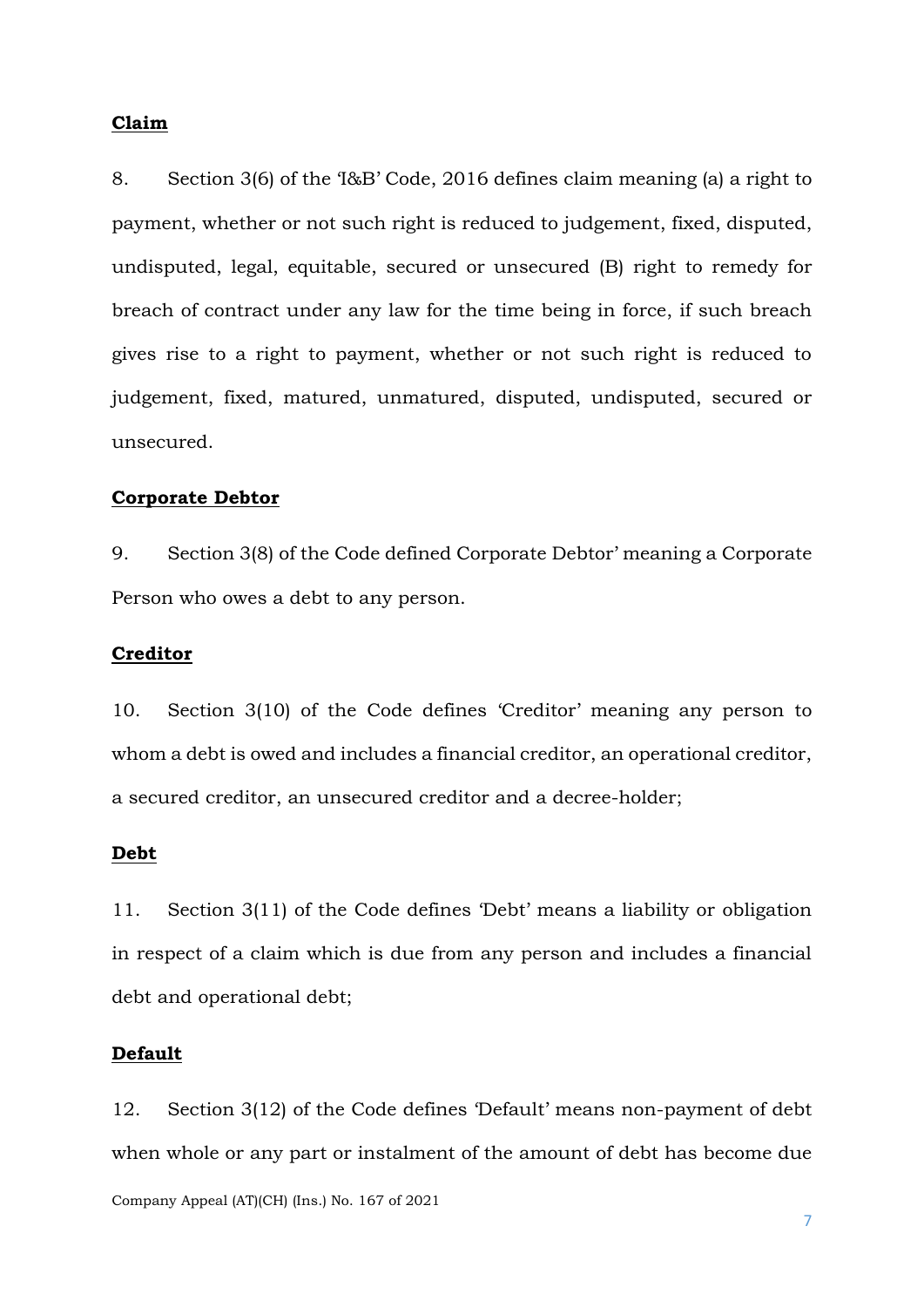and payable and is not paid by the debtor or the corporate debtor, as the case may be.

### **Circumstances for Admission of Application**

13. It is relevantly pointed out that the 'Adjudicating Authority' is not a 'Court of Law' and that 'CIRP' is not a litigation. As a matter of fact, if the 'Adjudicating Authority' is subjectively satisfied as to the existence of default and arrive at a conclusion that the application is a complete one and further that no disciplinary proceedings are pending against the proposed 'Resolution Professional' it is incumbent upon it to admit the application. In reality, no other 'yardstick' is required to look into any other requirement for admission of the application.

14. It cannot be gainsaid that an initiation of CIRP does not amount to recovery proceedings and that the 'Adjudicating Authority' at the time of determination as to whether to admit or reject an application u/s 7 of the 'I&B' Code is not to take into account the reasons for the Corporate Debtor's default.

## **Appraisal**

15. In the application filed by the Appellant / Financial Creditor to initiate CIRP (u/s 7 of the I&B Code) read with Rule 4 of the 'Insolvency and Bankruptcy'(application to Adjudicating Authority) Rules, 2016 (30.11.2019) under part IV 'particulars of financial debt' it is mentioned in S.No. 1 and 2 as under:-

|  | 1. TOTAL AMOUNT OF DEBT GRANTED   Under the Receivables Purchase Factoring Agreement |
|--|--------------------------------------------------------------------------------------|
|  | dated December 12, 2018 (RPA) executed between the                                   |

Company Appeal (AT)(CH) (Ins.) No. 167 of 2021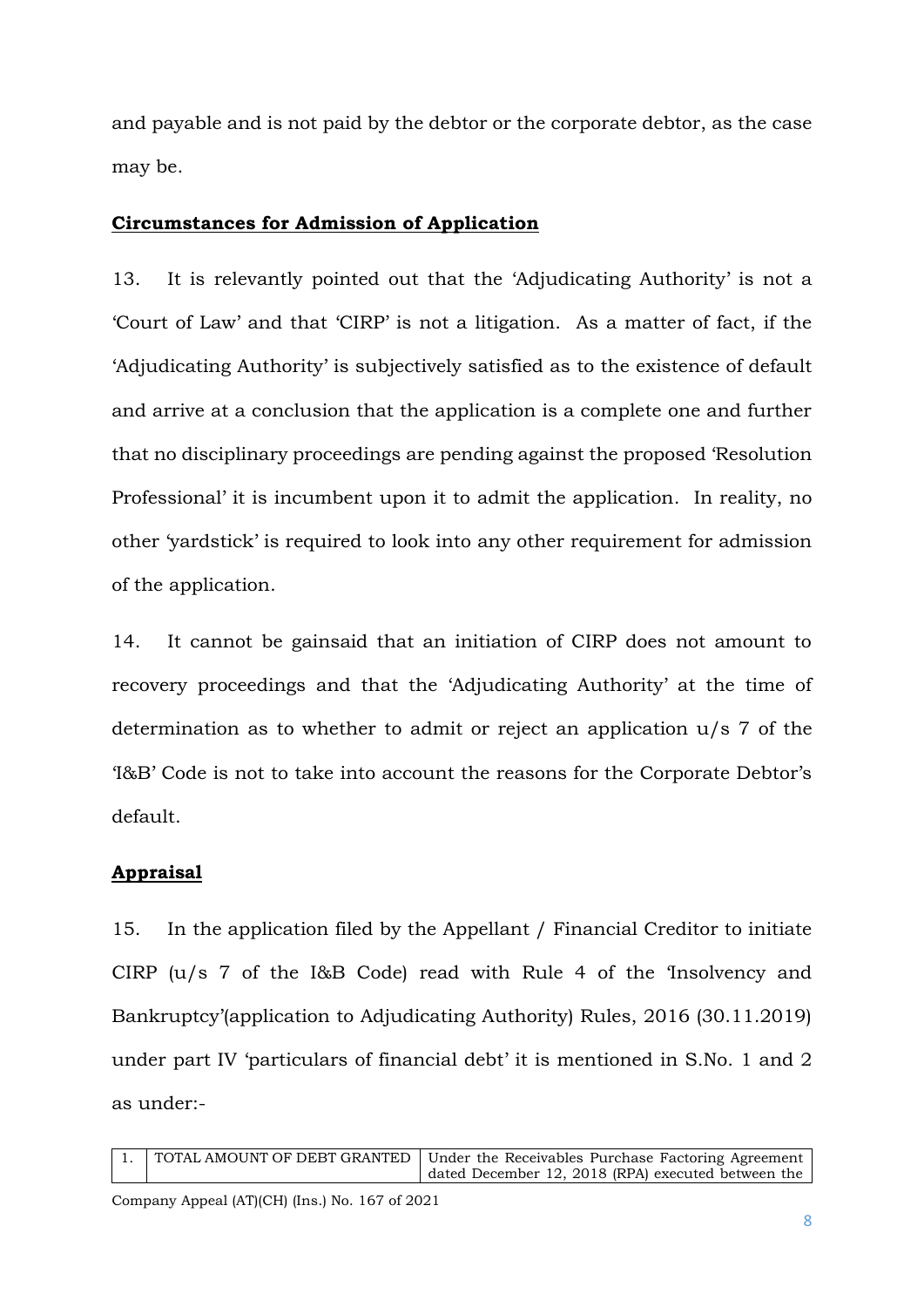|    |                                                                                                                                                                                                           | Financial Creditor and the Corporate Debtor, read with<br>an Irrevocable undertaking for recourse against<br>Corporate Debtor in case of happening of Commercial<br>Dispute, issued in favour of Financial Creditor dated<br>December 12, 2018(Undertaking) and the request for<br>Corporate Debtor dated July 9, 2019, the Financial<br>Creditor paid an aggregate amount of USD 36,532.00<br>(USD Thirty Six Thousand Five Hundred and Thirty<br>Two only) to Corporate Debtor towards assignment of<br>its 3 invoices under Invoice Number CCPL/M011/19-<br>20, CCPL/M013/19-20 and CCPL/M014/19-20,<br>details of which are specified in Invoice Schedule<br>(together referred to as "Invoices"). The said Invoices<br>were primarily payable by Aquarius USA Inc. at Sight<br>through bank transfer. The Invoices mentioned that it<br>has been assigned to Financial Creditor by stating This<br>invoice has been sold and assigned to Drip Capital Inc.,<br>555 Bryant St #356 Palo Alto, CA 94301 USA'. Further,<br>the Receivables under the Invoices were assigned by<br>Corporate Debtor to the Financial Creditor on with<br>recourse basis under the Undertaking, against the<br>payment of aforesaid aggregate amount i.e. in case of<br>happening of Commercial Dispute or failure to repay<br>the aforesaid aggregate amount, the Financial Creditor<br>shall have right of recourse to the Corporate Debtor for<br>recovery of aforesaid payments.<br>A true copy of the Receivable Purchase Factoring |
|----|-----------------------------------------------------------------------------------------------------------------------------------------------------------------------------------------------------------|--------------------------------------------------------------------------------------------------------------------------------------------------------------------------------------------------------------------------------------------------------------------------------------------------------------------------------------------------------------------------------------------------------------------------------------------------------------------------------------------------------------------------------------------------------------------------------------------------------------------------------------------------------------------------------------------------------------------------------------------------------------------------------------------------------------------------------------------------------------------------------------------------------------------------------------------------------------------------------------------------------------------------------------------------------------------------------------------------------------------------------------------------------------------------------------------------------------------------------------------------------------------------------------------------------------------------------------------------------------------------------------------------------------------------------------------------------------------------------------------------------------------------|
|    |                                                                                                                                                                                                           | Agreement dated 12.12.2018 executed between the<br>Financial Creditor and the Corporate Debtor is annexed<br>hereto and marked as <b>Exhibit 5.</b><br>A true copy of the Undertaking dated 12.12.2018<br>executed by the Corporate Debtor is annexed hereto<br>and marked as Exhibit 6.<br>A true copy of the Invoice Schedule containing the<br>outstanding dues payable to Financial Creditor is<br>annexed hereto and marked as <b>Exhibit 7.</b><br>True copies of the Request cum assignment deed by<br>Corporate Debtor along with copies of invoices are<br>annexed hereto and marked as <b>Exhibit 8.</b>                                                                                                                                                                                                                                                                                                                                                                                                                                                                                                                                                                                                                                                                                                                                                                                                                                                                                                       |
|    |                                                                                                                                                                                                           | The date of payment of purchase consideration to<br>Corporate Debtor towards aforesaid invoices and the<br>Repayment Due Date are more particularly described in<br>Invoice Schedule (Exhibit 7).                                                                                                                                                                                                                                                                                                                                                                                                                                                                                                                                                                                                                                                                                                                                                                                                                                                                                                                                                                                                                                                                                                                                                                                                                                                                                                                        |
| 2. | AMOUNT CLAIMED TO BE<br>IN<br>THE DATE<br>DEFAULT AND<br>ON<br>WHICH THE DEFAULT OCCURRED<br>(ATTACH<br>THE<br>WORKINGS<br><b>FOR</b><br>COMPUTATION OF AMOUNT AND<br>DAYS OF DEFAULT IN TABULAR<br>FORM) | As per the clause 2 & 3 of the Undertaking of Corporate<br>Debtor read with clause 4.5(f) of the RPA, upon<br>happening of any Commercial Dispute, Corporate<br>Debtor is required to pay the Outstanding Receivables<br>to Financial Creditor within 3 days from the date of<br>demand and Financial Creditor has full recourse on<br>Corporate Debtor with respect to such Outstanding<br>Receivables.<br>Accordingly, upon receiving the email from Aquarius<br>USA Inc. dated 12/09/2019 clearly establishing<br>Commercial Dispute amongst Corporate Debtor and<br>Aquarius USA, Inc., Financial Creditor exercised                                                                                                                                                                                                                                                                                                                                                                                                                                                                                                                                                                                                                                                                                                                                                                                                                                                                                                 |
|    |                                                                                                                                                                                                           | recourse on Corporate Debtor by raising official<br>dated<br>demand<br>vide<br>its<br>letter<br>October<br>14,<br>2019("Demand")<br>for<br>repayment of<br>Outstanding<br>Receivables (Financial debt) under the overdue<br>Invoices.<br>A true copy of email dated 12/09/2019 sent by<br>Aquarius USA Inc. to Financial Creditor is annexed<br>herewith as <b>Exhibit 9.</b>                                                                                                                                                                                                                                                                                                                                                                                                                                                                                                                                                                                                                                                                                                                                                                                                                                                                                                                                                                                                                                                                                                                                            |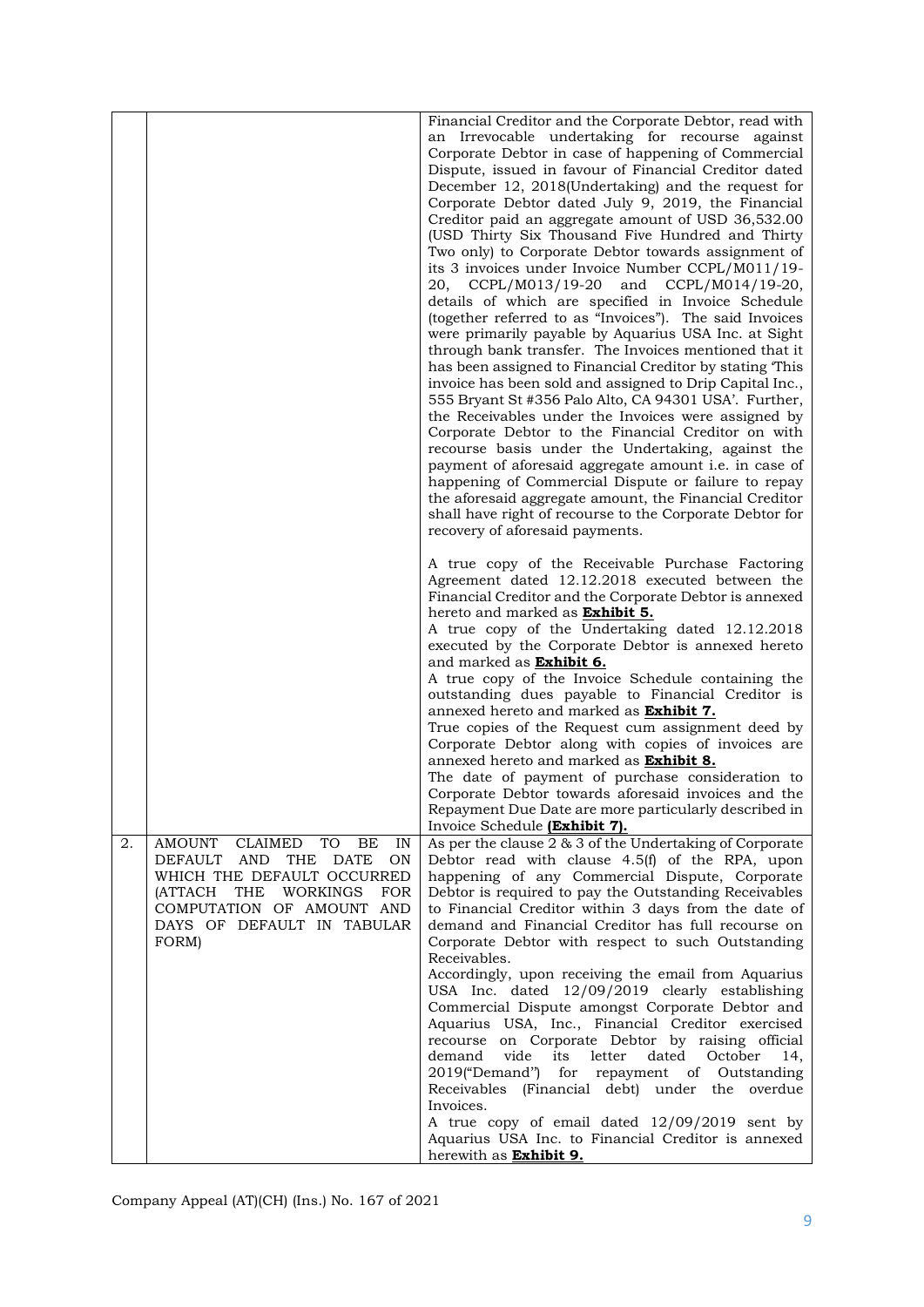|  | A true copy of the demand made by the Financial            |
|--|------------------------------------------------------------|
|  | Creditor dated October 14, 2019 against the Corporate      |
|  | Debtor is annexed herewith as <b>Exhibit 10</b> .          |
|  | As on the date of this application for insolvency, the     |
|  | Corporate Debtor has failed to repay the amounts to        |
|  | Financial Creditor as per its aforesaid Demand read        |
|  | with RPA and Undertaking, and therefore the Corporate      |
|  | Debtor is in default of its acknowledged obligations to    |
|  | pay its financial debt due to the Financial Creditor.      |
|  |                                                            |
|  | As on November $30th$ , 2019, the default amount under     |
|  |                                                            |
|  | the RPA dated December 12th, 2018 read with                |
|  | Undertaking dated December 12th, 2018 (annexed as          |
|  | <b>Exhibit 5 and Exhibit 6</b> is USD 38,213.38 (US Dollar |
|  | Thirty-Eight Thousand Two Hundred and Thirteen and         |
|  | Thirty-Eight cents Only) approximately equivalent to       |
|  | INR 27,39,899.33/- (INR Twenty Seven Lakh Thirty           |
|  | Nine Thousand Eight Hundred and Ninety Nine and            |
|  | Thirty Three Paise only) along with other amoutns due      |
|  | as per the RPA and other allied documents.                 |
|  |                                                            |
|  | The initial date of default by the Corporate Debtor is     |
|  | October 17,2019.                                           |
|  |                                                            |
|  |                                                            |
|  | The computation relating to the default amount and         |
|  | days of default is annexed hereto and marked as            |
|  | Exhibit 7.                                                 |

16. Apart from the above, in part V of the application 'particulars of financial debt' it is mentioned as under: -

| 1.             |                                                                       | PARTICULARS OF SECURITY HELD, IF ANY, THE DATE OF ITS CREATION, ITS ESTIMATED                     |  |
|----------------|-----------------------------------------------------------------------|---------------------------------------------------------------------------------------------------|--|
|                | VALUE AS PER THE CREDITOR.                                            |                                                                                                   |  |
|                |                                                                       | Demand Promissory Note granted by the Corporate Debtor: The Corporate Debtor has given a          |  |
|                |                                                                       | Demand Promissory Note Deed December 12 <sup>th</sup> , 2018 in favour of the Financial Creditor. |  |
|                |                                                                       | Annexed hereto and marked as <b>Exhibit 11</b> is a copy of the Demand Promissory Note.           |  |
| 2.             |                                                                       | PARTICULARS OF AN ORDER OF A COURT, TRIBUNAL OR ARBITRAL PANEL ADJUDICATING                       |  |
|                |                                                                       | ON THE DEFAULT, IF ANY (ATTACH A COPY OF THE ORDER), NOT APPLICABLE.                              |  |
| 3.             |                                                                       | RECORD OF DEFAULT WITH THE INFORMATION UTILITY, IF ANY (ATTACHED A COPY OF                        |  |
|                |                                                                       | SUCH RECORD): NOT APPLICABLE                                                                      |  |
| 4.             |                                                                       | DETAILS OF SUCCESSION CERTIFICATE, OR PROBATE OF A WILL, OR LETTER OF                             |  |
|                |                                                                       | ADMINISTRATION, OR COURT DECREE (AS MAY BE APPLICABLE), UNDER THE INDIAN                          |  |
|                |                                                                       | SUCCESSION ACT, 1925 (10 of 1925): NOT APPLICABLE                                                 |  |
| 5 <sub>1</sub> | THE LATEST AND COMPLETE COPY OF THE FINANCIAL CONTRACT REFLECTING ALL |                                                                                                   |  |
|                | AMENDMENTS AND WAIVERS TO DATE (ATTACH COPY)                          |                                                                                                   |  |
|                |                                                                       | The deals of the financial contracts executed between or in favour of the Financial Creditor by   |  |
|                |                                                                       | the Corporate Debtor are set out hereinbelow:                                                     |  |
|                | (i)                                                                   | Receivables Purchase Factoring Agreement dated December 12th, 2018(Annexed as                     |  |
|                |                                                                       | Exhibit 5);                                                                                       |  |
|                | (ii)                                                                  | Irrevocable undertaking for Recourse against Corporate Debtor dated December                      |  |
|                |                                                                       | $12th$ , 2018 (annexed as <b>Exhibit 6</b> ):                                                     |  |
|                | (iii)                                                                 | Invoice Schedule containing the outstanding dues payable to Financial Creditor                    |  |
|                |                                                                       | (annexed as <b>Exhibit 7).</b>                                                                    |  |
|                | (iv)                                                                  | Request cum assignment deed by Corporate Debtor along with copies of Invoices                     |  |
|                |                                                                       | (annexed as <b>Exhibit 8):</b>                                                                    |  |
|                | (v)                                                                   | Demand made by the Financial Creditor dated October 14, 2019 against the                          |  |
|                |                                                                       | Corporate Debtor (Annexed as <b>Exhibit 10)</b> :                                                 |  |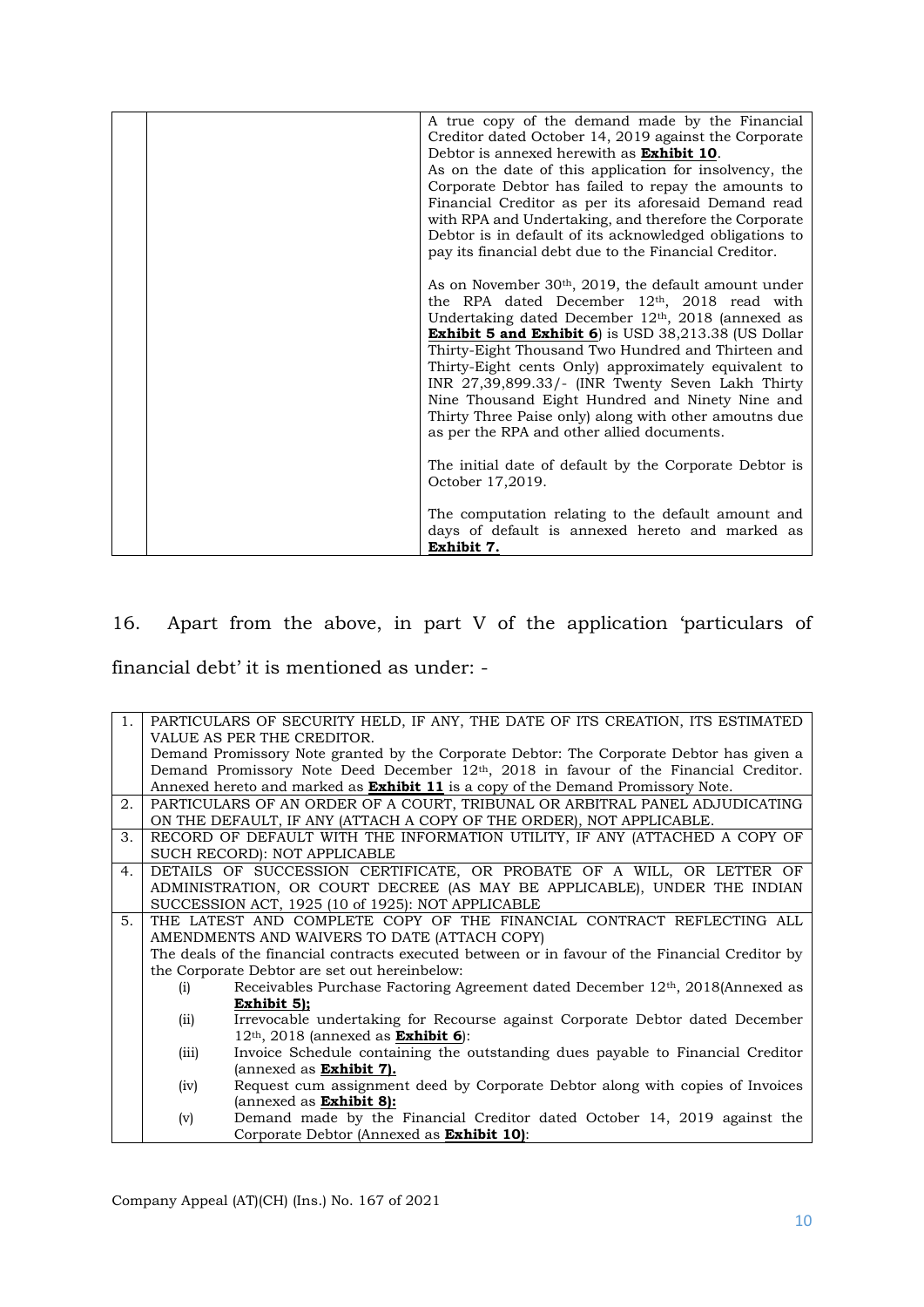17. The clear cut stand of the Appellant / Financial Creditor is that it had granted an export finance facility to Respondent / Concord Creations India(Pvt.) Ltd. (Corporate Debtor) as per (i) the Receivables Purchase Factoring Agreement (RPA) dated 12.12.2018 duly authorised by the Corporate Debtor through its Board Resolution dated 12.12.2018 (ii) An irrevocable Undertaking for Recourse against Corporate Debtor 12.12.2018 (Undertaking) and in addition to the above documents, the Corporate Debtor had also provided a Demand Promissory Note in favour of Financial Creditor which was dated 12.12.2018.

18. The plea of the Appellant is that under the terms of 'Receivables Purchase Factoring Agreement' read with Undertaking, the Corporate Debtor had requested the Appellant / Financial Creditor / Applicant to purchase and assigned in favour of the Financial Creditor, the receivables under the three invoices on with recourse basis. As a matter of fact, the said goods shipped under the invoices were primarily purchased by Aquarius USA Inc. each invoice mentioned that it was assigned to Financial Creditor by stating "This Invoice has been sold and assigned to the Appellant.

19. In this connection, it is pointed out on behalf of the Appellant that the Appellant / Financial Creditor had remitted payment to Corporate Debtor in respect of the purchase and consequential assignment of said three invoices, to the tune of USD 36,532.00(USD) 36,532/- only. Further, the 'Receivables' under the Invoices' were assigned by the Corporate Debtor to the Financial Creditor on with recourse basis under the Undertaking against the payment of aforesaid aggregate amount etc.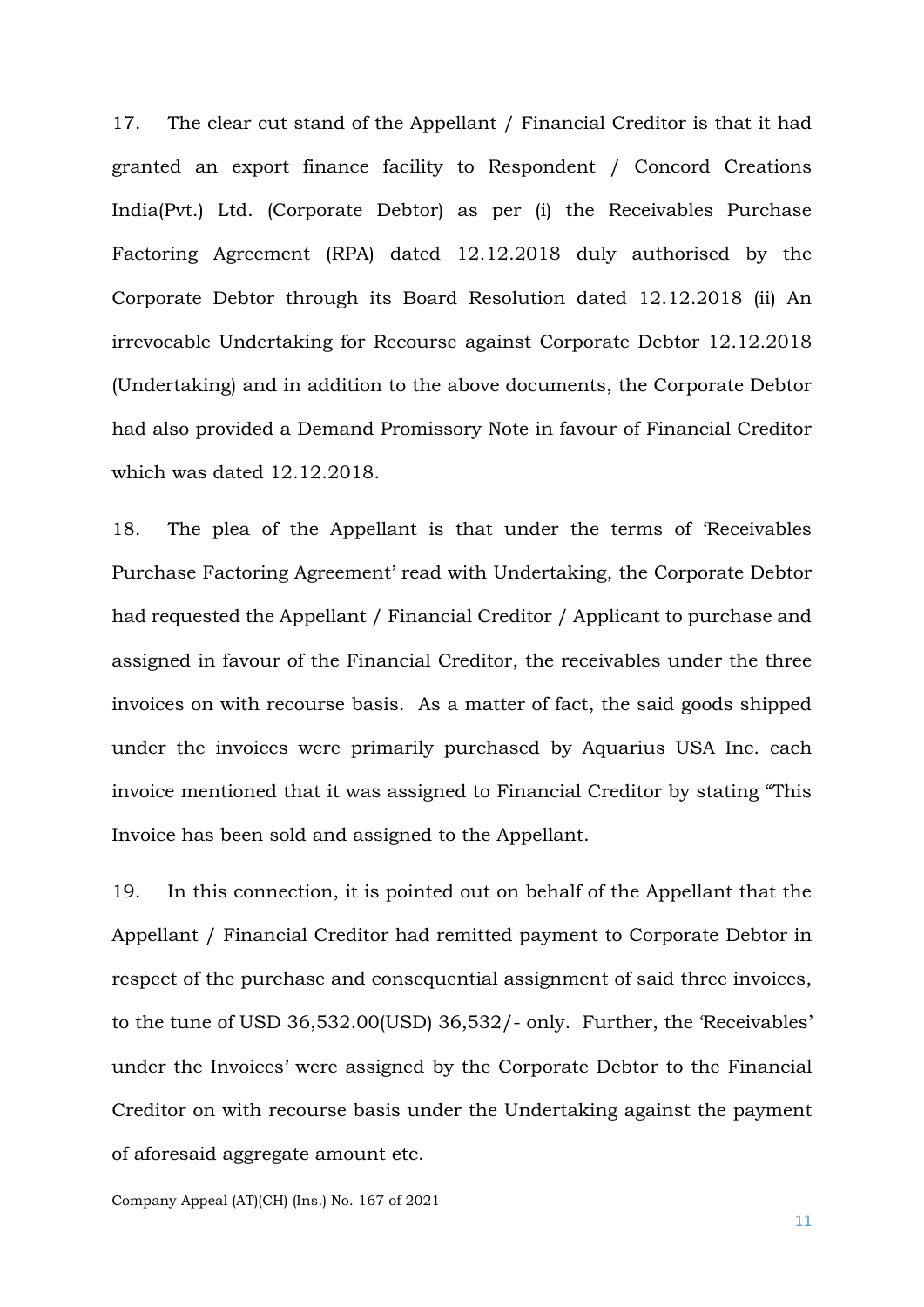20. The Learned Counsel for the Appellant / Financial Creditor/Applicant points out that the Appellant had reminded Aquarius USA Inc. of its obligations to make payments towards the 'Invoices' directly to the Financial Creditor on Repayment Due Dates. But, the Aquarius USA Inc. had informed the Appellant / Financial Creditor through e.mail dated 12.09.2019 that the said invoices are disputed and as such, the payments cannot be made. Besides this, Aquarius USA Inc. had also advised the Financial Creditor to get in touch with the Corporate Debtor for its payment.

21. It is the version of the Appellant / Financial Creditor / Applicant that it approached the Corporate Debtor seeking details of the commercial dispute and requesting the payments to be made under the 'Recourse Undertaking' but the Corporate Debtor had failed to reply or arrange payment under the three invoices assigned to Financial Creditor. Hence, the Appellant / Financial Creditor had exercised recourse against the Corporate Debtor based on the Undertaking, by claiming amounts paid by the Financial Creditor in respect of the invoices.

22. It comes to be known that the Appellant / Financial Creditor on 14.10.2019 issued a Letter of Demand to the Corporate Debtor by exercising recourse on the Corporate Debtor, in terms of the 'Receivables Purchasing Agreement' read with duly executed undertaking in respect of repayment of the unpaid aggregate 'Outstanding Receivables' / Financial Debt. However, even after repeated reminders issued to the Corporate Debtor, in regard to the non-payment of Invoices on repayment due date, the Corporate Debtor had failed to reply to the Demand Notice or repay the Financial Debt.

Company Appeal (AT)(CH) (Ins.) No. 167 of 2021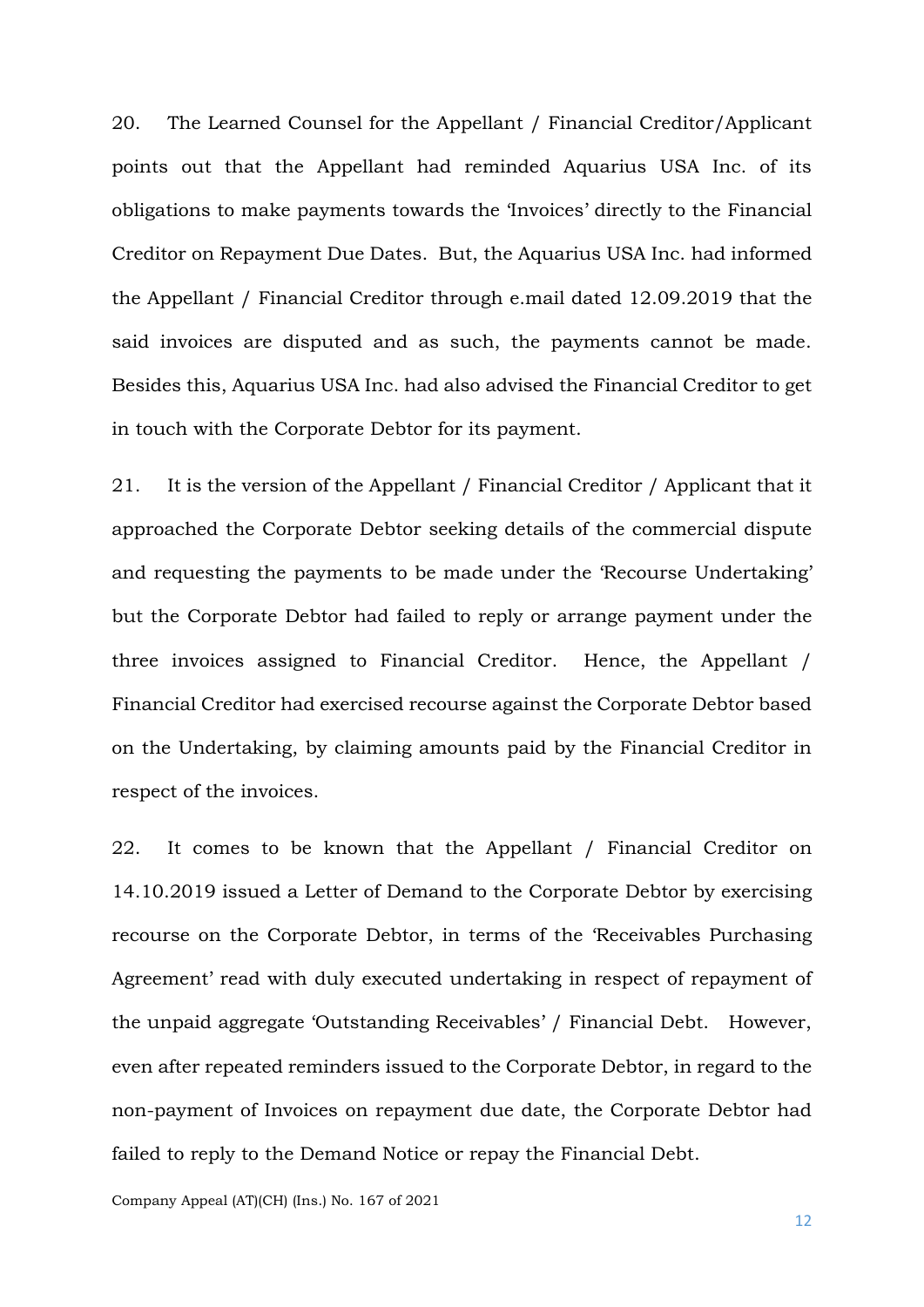23. The Learned Counsel for the Appellant / Financial Creditor/ Applicant points out that since the Corporate Debtor had defaulted in its payment obligations to the Financial Creditor and is in default of its admitted liability to pay as per the terms of 'Receivables Purchasing Agreement' read with Undertaking and the Demand, the 'CIRP' be initiated against it in accordance with Section 7 of the 'I&B' Code, 2016.

24. It is quite evident from the 'Notice of Default cum Demand' dated 14.10.2019 addressed to the Respondent by the authorised signatory of the Appellant 'Outstanding Receivables' on the due date of USD 37,585.00 together with interests, default interest, overdue fees and all other charges were claimed till the date of actual payment, to be paid by the Respondent / Concord Creations (India) Pvt. Ltd. within three days from the date of this letter.

25. In the instant case, because of the fact that the advances made by the Appellant / Financial Creditor to the Corporate Debtor was supported by the 'Irrevocable Undertaking for Recourse' and as such, it is within its ambit to demand the repayment from the 'Corporate Debtor' etc. Added further, it cannot be forgotten that the invoices purchased and assigned to the Appellant / Financial Creditor/Petitioner were with 'Recourse' and that the said advances will squarely come within the definition of Section 5(8)(e) of the 'I&B' Code, 2016 which reads as under: -

> *Section 5(8) "financial debt' means a debt alongwith interest, if any, which is*

Company Appeal (AT)(CH) (Ins.) No. 167 of 2021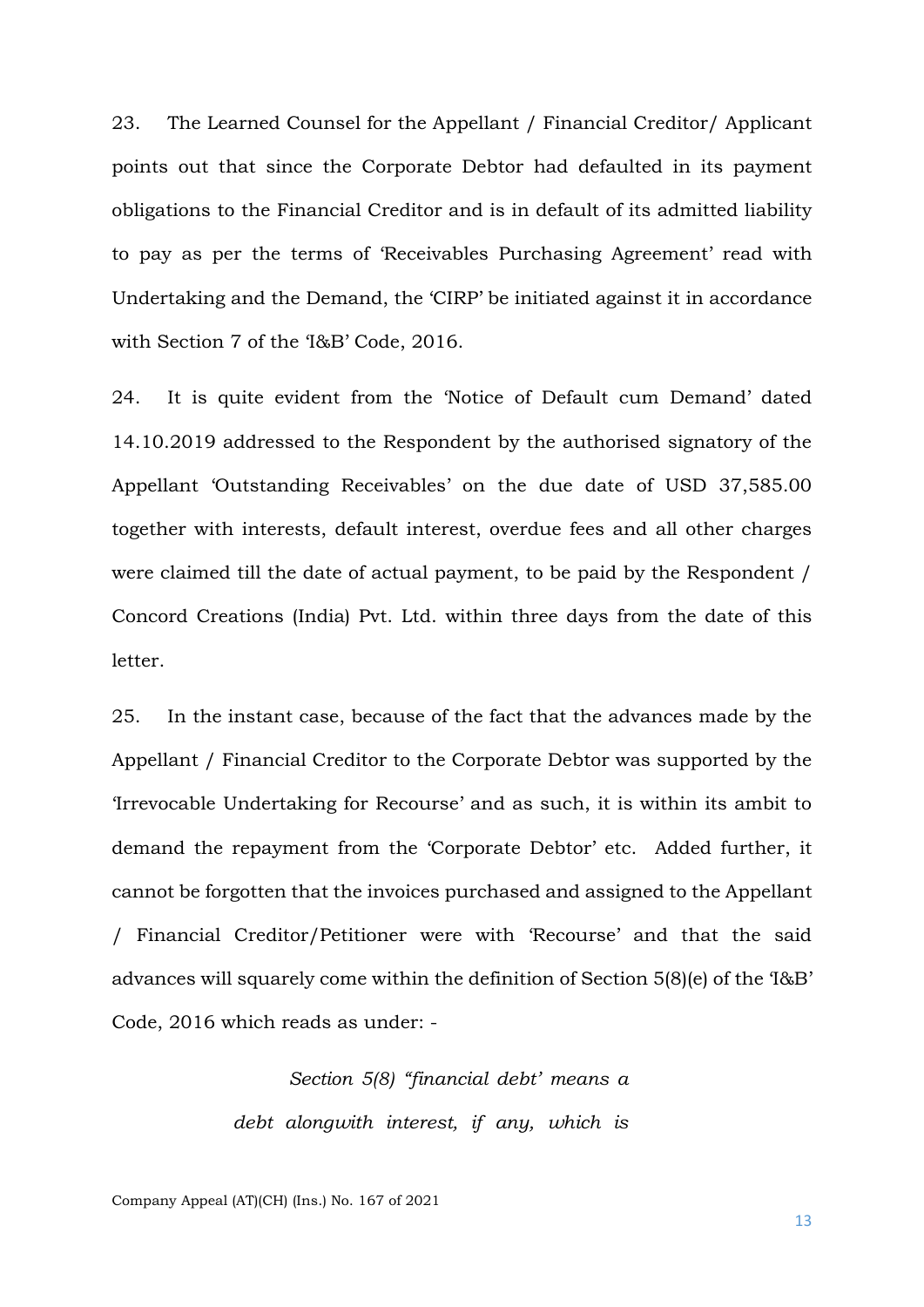*disbursed against the consideration for the time value of money and includes-----*

*Xx xx xx*

*(e) receivables sold or discounted other than any receivables sold on nonrecourse basis;*

 26. Before the 'Adjudicating Authority' the Respondent / Corporate Debtor had entered appearance but had not filed its Reply to the application in CP No.(IB)61/BB/2020. In this connection, on behalf of the Appellant / Financial Creditor / Applicant it is pointed out before this Tribunal that during the pendency of Section 7 Application before the Adjudicating Authority, the Appellant / Financial Creditor / Applicant had agreed for one time settlement to receive only the principal sum / debt of USD 36,532/- by 10.03.2020 and further that this settlement was not honored by the Corporate Debtor, thereby the Appellant / Financial Creditor was constrained to pursue the Section 7 Application before the 'Adjudicating Authority'.

27. As regards the non-payment of invoices on repayment due date', inspite of repeated reminders, the Corporate Debtor had failed to reply to the 'Demand Notice' or repay the 'Financial Debt'. Also that in the instant case, the Corporate Debtor is in default of its admitted liability to pay as per the terms of 'Receivables Purchase Agreement'.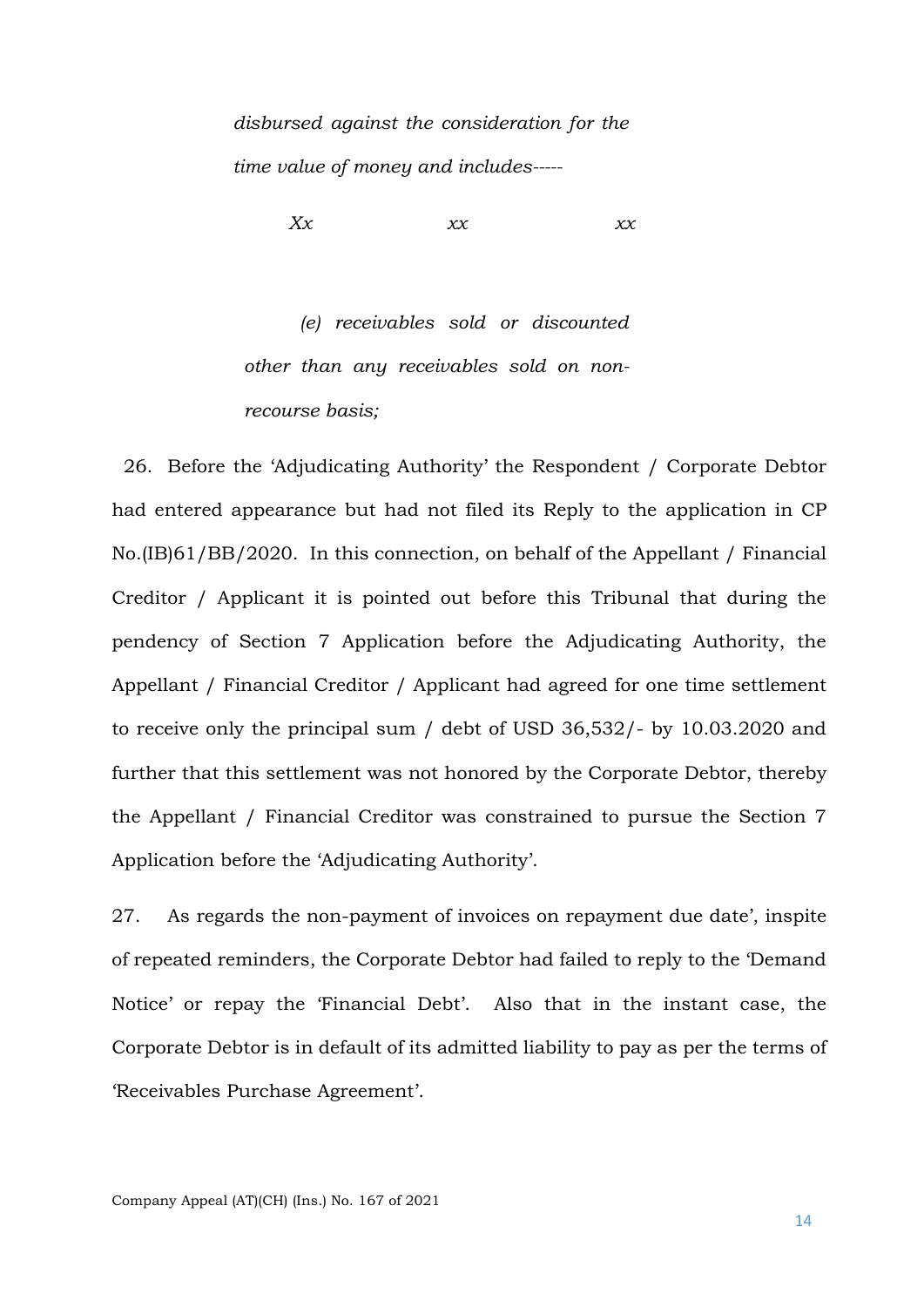28. As far as the present case is concerned, at paragraph 8 of the impugned order, dated 28.05.2021 in CP No.(IB)61/BB/2020 the Adjudicating Authority had interalia observed that the Respondent Company had net revenue from operations of Rs. 19.31 crore which had increased over the last three years and showed a growth rate of 46% over last year and further it had a net profit of Rs. 77 lakhs and improving and positive return to equity ratio. Further, the Adjudicating Authority' had observed that prima facie the Respondent Company had sufficient income and assets to repay its debt and could not be termed as 'Insolvent.'

29. It is to be pointed out that the 'Adjudicating Authority' in the impugned order had observed that the Respondent was not an 'Insolvent Company' and that it was of the considered view that Respondent should be given some more time to repay the debt etc. had directed the Respondent / Corporate Debtor to repay the balance debt or the amount as settled with the Appellant within a period of six months failing which the Appellant / Petitioner would be at liberty to file a fresh petition for admission, which in the considered opinion of this Tribunal is in negation of the principles laid down at paragraph 30 of the judgement of the Hon'ble Supreme Court in Innovative Industries Ltd. Vs. ICICI Bank (2018) 1 SCC page 407. Therefore, this Tribunal holds that the Adjudicating Authority had exceeded its jurisdiction by taking the defense of the Corporate Debtor, especially in the absence of any 'Reply' or objections projected by the Corporate Debtor. Consequently, this Tribunal interferes with the impugned order, since it suffers from patent legal infirmities. The instant Appeal succeeds.